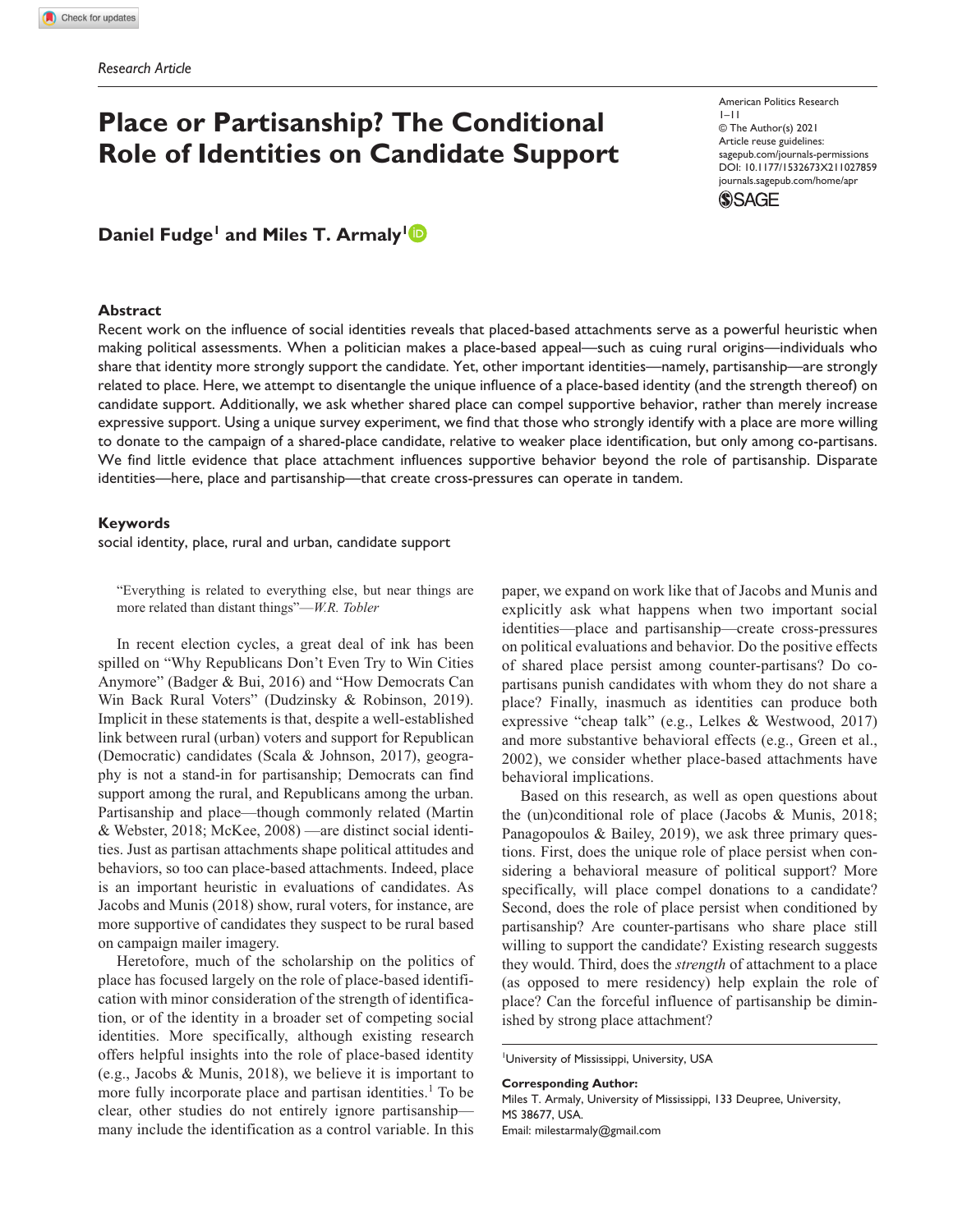As for the final question, the strength of various identities often proves influential beyond the identity itself (see Huddy et al., 2015). This is sensible; as attachments—to a place, a party, or anything—grow, so too should the resulting attitudes and orientations. Furthermore, much of the literature on the politics of place is not particularly interested in physical location, but how place binds us (even if only implicitly; e.g., Scala & Johnson, 2017; Wong, 2010). For instance, even though the American South is frequently treated as monolithic in studies of voting behavior (i.e., researchers often use a dummy variable to denote residence in the South; e.g., see Enders & Armaly, 2019), the reality is far more nuanced. Indeed, geographically nonadjacent subdivisions of the South (e.g., "the Deep South" vs. "the Peripheral South") prove useful in explaining voting behavior (McKee & Springer, 2015). Inasmuch as we are concerned with place as an identity, it is necessary to consider adherence or devotion to this identity.

We present the results of a unique survey experiment designed to answer these three questions and measure the effects of (the strength of) place-based attachment and partisanship on candidate support. Using Amazon's Mechanical Turk (MTurk) platform, we create a behavioral measure of support where survey respondents were led to believe they were donating a portion of their earnings to a fictional candidate running for statewide office. We find that the role of partisanship operates as expected; Republican voters are unwilling to financially support Democratic candidates, and vice versa. Shared place appears to play only a weak role beyond partisanship, especially in the context of a behavioral measure. If shared place mattered beyond partisanship, we would expect both co- and counter-partisans to be more willing to donate to a candidate when they shared a place, relative to not sharing a place. This is not what we find. When conditioning place by partisanship, we see small differences, but not enough to determine that place matters above and beyond partisanship. Specifically, counter-partisans who share place are about as willing to donate as co-partisans who share place (supporting the notion that place matters). However, co-partisans who *do not* share a place are more likely than counter-partisans who share a place to donate, suggesting that partisanship outpaces place in terms of influence.

When moving to the strength of place identification, co-partisans who strongly identify with their place are more willing to donate to a shared-place candidate, relative to those less strongly identified with their place. Thus, there is some evidence that place-attachment matters. However, we also find that the role of partisanship is stronger than of place—co-partisans in both shared and unshared places are about equally as willing to support a candidate, regardless of how strongly they identify. All in all, we find that place identity does relate to candidate support. However, its role should be considered in the context of partisanship.

There are several important implications to our findings. First, previous work finds support for the notion that there are meaningful implications of place-based identity. That is, the effect of place is not merely associative "cheap talk." Our results do not support such claims. When it comes to behavioral measures, we find a limited unique role of place above and beyond the role of partisanship.

Second, we find that in a world of complex, often connected social identities, the unique role of place-based identity is still open for debate. Individuals possess a multitude of social identities that bear on their attitudes and behavior; increasingly, these disparate identities coalesce in the political realm (Mason & Wronski, 2018). There are still occasions where these competing identities can create cross-pressures that influence political behavior, but one may exacerbate or attenuate the role of the other. This offers scholars interested in social identity—particularly of the place-based variant—insight into how the connections between several social phenomena interact to yield particular attitudes, orientations, and behaviors. Ultimately, we argue that questions of place-based identity must consider the conditioning effects of partisanship.

## **The Politics of Place**

Generally speaking, place structures how individuals behave (Pred, 1990). Politically, place can connect "the personal to the political" (Conover, 1984), and serves as a contextual and integral aspect to the political process, as many political discussions and behaviors take place in the context of an individual's neighborhood or community (Berelson & McPhee, 1954; Huckfeldt & Sprague, 1995; Lappie & Marschall, 2018). As such, place influences the political decisions individuals make in terms of choosing to participate in politics and choosing to support certain candidates. For example, Key (1946) identifies that residency and proximity are primary factors when individuals determine which candidate to support in an upcoming election. Lewis-Beck and Rice (1983) demonstrate that an individual's support for a particular candidate is related to how her friends and neighbors vote. Likewise, individuals are likelier to turnout and support a candidate who is from their home county (Panagopoulos et al., 2017).

However, the aforementioned studies pertain primarily to geographic proximity, and presume the effects of psychological attachment to place. We are not interested in geographic proximity, but in how the concept of place—and, in particular, one's level of psychological attachment to that place—structures and influences political attitudes and behaviors. The construct of place serves as a social identity, wherein people have a "sense of place" or a belonging to a particular place or region (Agnew, 1987). Indeed, one generally has some level of affinity or attachment to her location (Conover, 1984; Elazar, 1966), and this attachment can foster a particular culture, way of life, or set of values and traditions that bear considerable influence over the lives of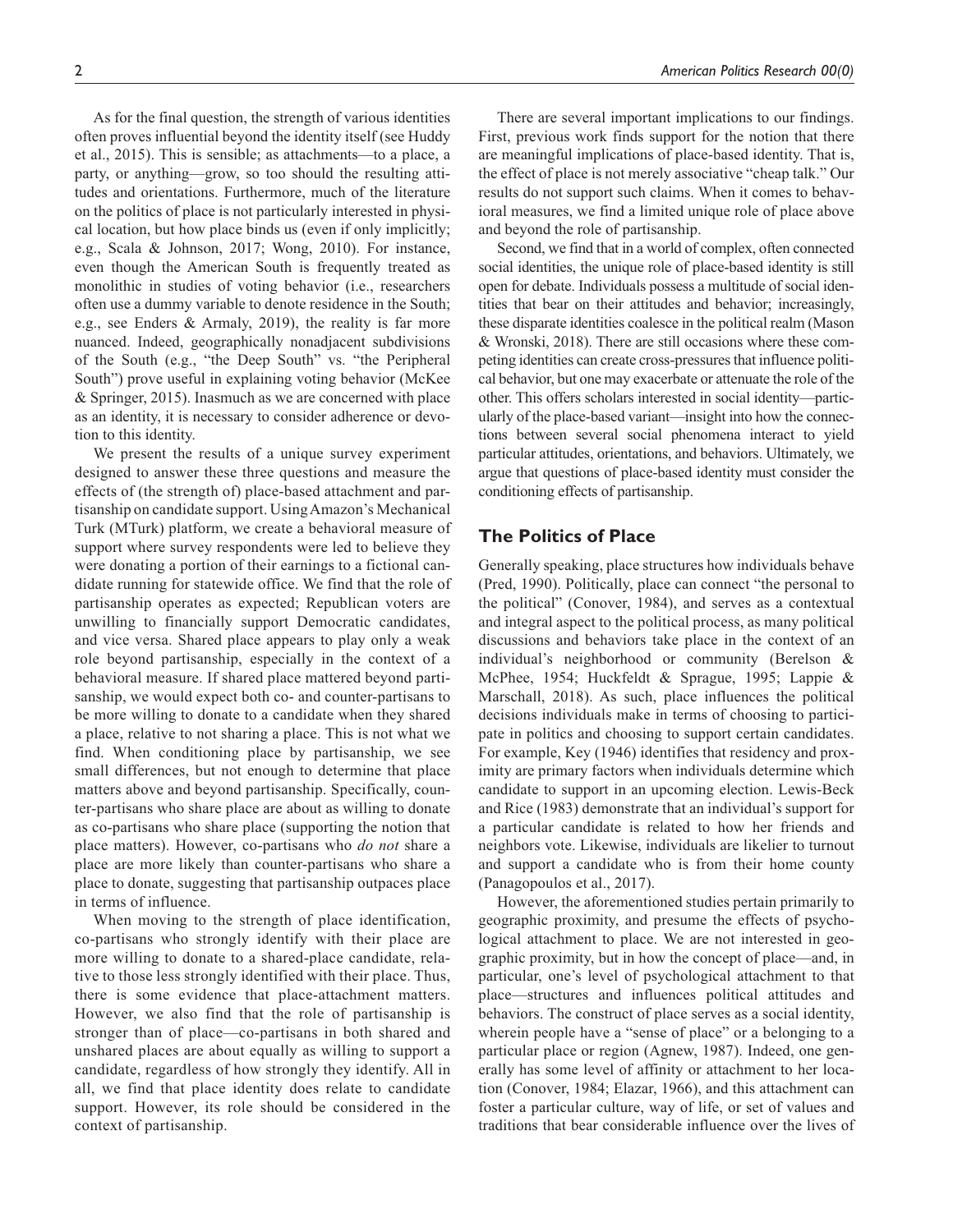the people who live there. Importantly, various features of the political world—such as policies that influence one's shared geographic community—"activate" this identity (Williams et al., 2010) on which individuals rely when forming political attitudes (Cramer, 2016; Walsh, 2012). More concisely, attachment to a particular place creates an "in-group" and "out-group," both a prerequisite for and consequence of social identification (Tajfel, 1981; Tajfel & Turner, 1986). Like all group-based identities, place can provide valuable information for individuals seeking to make political decisions. Just as partisanship—a social identity itself—serves as a useful heuristic in gathering political information (e.g., Campbell et al., 1960; Green et al., 2002), so too can place.

# **Place-Based Identity and Political Behavior**

Recent scholarship has explicitly considered the influence of place identity. Jacobs and Munis (2018) show that placebased identity offers valuable information in learning about a political candidate. Individuals from urban and rural areas perceive candidates differently based on which geographic appeals were made in a fictitious political advertisement. Respondents were exposed to a hypothetical political candidate's ad which features either a city-scape or a rural landscape from the respondent's state. The candidate stands in front of one of the geographic images with the same language used in both types of the advertisement. Jacobs and Munis find that rural respondents evaluated the "urban candidate" less favorably and found him less able to understand the needs and issues of individuals from rural localities. Generally speaking, Jacobs and Munis demonstrate that place is able to bind voters beyond geographic proximity. While states are large, and like areas may be separated by great distances (i.e., two cities may be far apart), sharing community influences candidate support (Jacobs & Munis, 2018). While Philadelphians and Pittsburghers, for instance, may harbor resentment toward the residents of the opposing city, shared urbanity can indicate to an undecided voter that the candidate shares his values, and thereby influence support. The same is true of shared, but non-adjacent, rurality.

While Jacobs and Munis (2018) reveal that place-based identities—even those that are assumed based on campaign ad imagery—impact political evaluations, one major question persists: Can we disentangle the effects of place from the effects of perceptions of political predispositions *based* on place. Do individuals make assessments based on a candidates' rurality, or do they merely assume rural candidates are conservative/Republican? As Ahler and Sood (2018) demonstrate, individuals perceptually link place and partisanship. Indeed, pollsters and academics alike have inextricably linked place and politics for decades. One pollster describes mass politics as "two massive colliding forces. One is

*rural*. . .[The other] is. . .*living in New England and the Pacific coast*" (emphasis added; quoted in Fiorina et al., 2005, p. 6).

In light of the perceptual nexus between place and partisanship, individuals may simply perceive a candidate in front of a rural landscape, for instance, to be Republican/conservative, particularly in the absence of any partisan cue. While this perception, in turn, can reasonably yield the effects uncovered in previous research, it leaves open the possibility that place merely alters perceptions of ideology or partisanship, but does not influence evaluations in its own regard. Because the role of partisan attachments on political evaluations is fairly strong (e.g., Campbell et al., 1960; Iyengar & Westwood, 2015), considering dueling attachments is necessary to rule out a potentially spurious influence of place, and determine its unique role in generating political evaluations and candidate support. As Panagopoulos and Bailey (2019) demonstrate, preexisting support for a candidate (driven largely by political predispositions) is an important condition for the influence of "localism" on mobilization. Thus, there is specific precedent for the idea that place should be considered only within the context of broader identities. Generally speaking, the robust literature on intersectionality indicates that the constellation of several identities often plays a more critical role in political choices than do those identities, individually (e.g., Hancock, 2007).

We believe that place identity must be considered in tandem with other, perhaps more enduring identity-based predispositions (e.g., partisanship). Additionally, we argue that the strength of place identity will also condition the influence of place. We design our study to disentangle the role of the two identities. We expect that place will have a role in certain circumstances (e.g., *within* shared partisanship), but, on balance, will be largely subsumed by partisanship.

Before proceeding, we wish to make clear that we consider two properties that pertain to place: (1) one's subjective assessment of the place she lives (i.e., whether it is urban, rural, or something else) and (2) the strength of attachment to that place. The former groups like people together; the latter considers whether one *identifies with* or *feels connected to* that place. We refer to this latter characteristic as one's place identity. Indeed, the attachment *is* the identity. Consider an individual who relocates from a small town to a large city for work; if this "little fish in a big pond" still feels rural at heart, she should deem the place she lives as urban, but feel little connection to that place. If, by contrast, she immediately adapted to and accepted her new surroundings, she might strongly identify with the place she lives. So, if one does not identify with the place she lives, her place identity is weak. Measuring the identity as the strength of attachment allows us to incorporate individuals who have lived in many places, continue to identify with a place they no longer live, or simply do not identify with their present community (such as Reed's (1983) "lapsed southerners"). Inasmuch as we consider place an *identity*, we believe capturing the *strength* of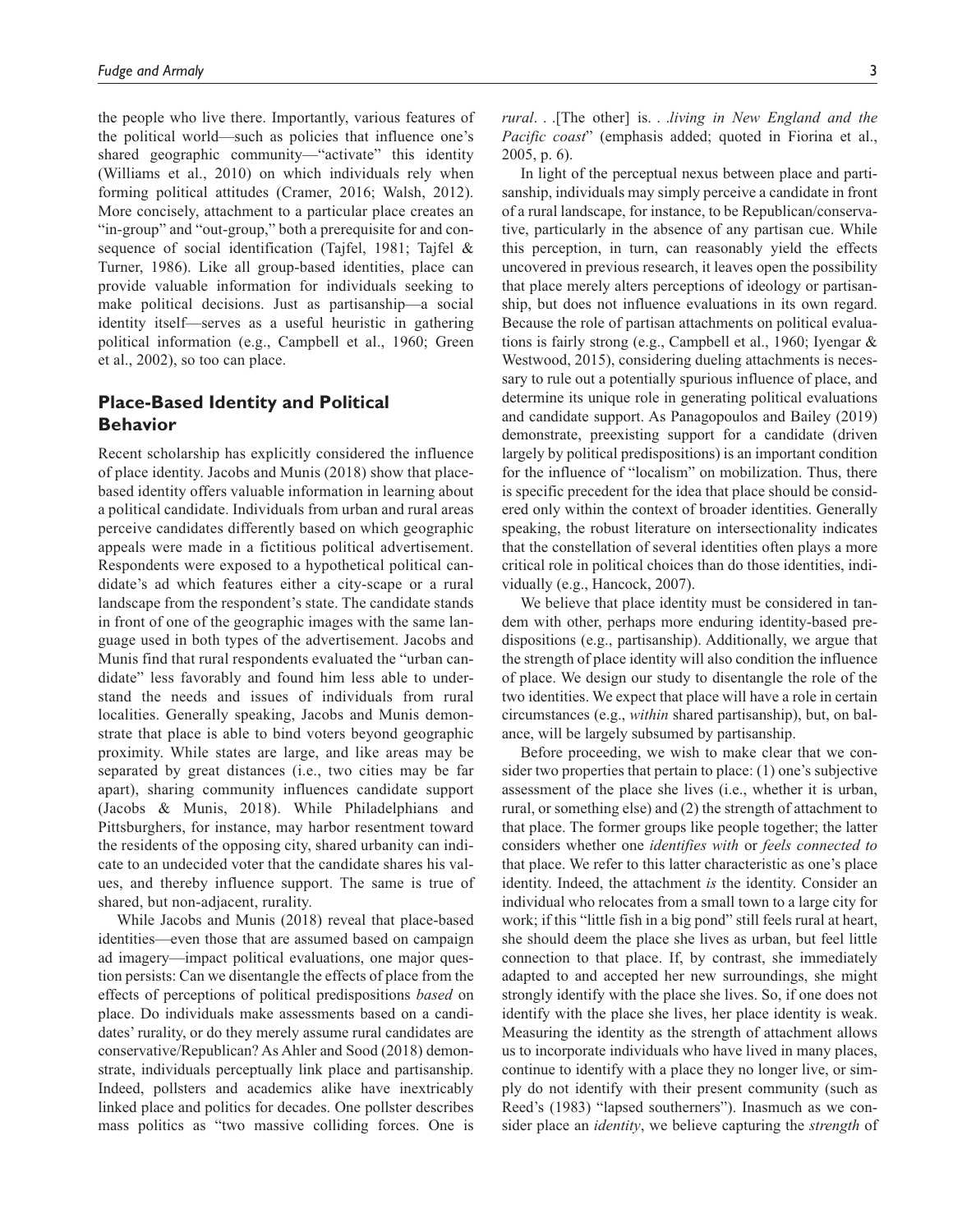attachment to a place (that is, moving beyond mere residency) is the appropriate way to operationalize the concept.

# **Data and Methodology**

In order to determine how place and partisanship operate jointly to influence candidate support, we require data whereby both identities are primed. To that end, we surveyed 684 American adults using Amazon's Mechanical Turk (MTurk) in July 2019. While MTurk samples are not representative of the national population, they have desirable properties (Berinsky et al., 2012; Clifford et al., 2015) and are especially useful for experimental designs (Horton et al. 2010). Furthermore, the platform has been utilized in research on place-based identity (Jacobs & Munis, 2018).

Respondents were told that a group called "American Electoral Visions" was conducting the survey. The group was purported to do exploratory research for candidates considering running for statewide office. We use this fictional group in an effort to increase experimental realism; we suspect being contacted by a group appears more natural to the average survey respondent than, for instance, a potential candidate conducting his or her own exploratory research via MTurk.2 Subjects were asked to enter their zip code, and informed that they would be asked questions about a candidate from their area if such a candidate was associated with American Electoral Visions but would be asked general questions if no candidate from their area was associated. Respondent zip codes played no role in random assignment, or any other aspect of the experimental design.

Again, our goal is to determine how partisanship and place-attachment interact to influence citizen engagement in campaign-related behavior. The first step in assessing place identity was asking a series of questions about where respondents live. First, they were asked if they would describe the place they currently lived as very urban (1), somewhat urban (2), more urban than rural (3), about equal (4), more rural than urban (5), somewhat rural (6), or very rural (7). We dichotomize these responses (1–3 are considered urban and 5–7 rural) to determine one's *Place*, or whether an individual identifies her community as rural or urban.

There are a few things to note about the *Place* variable. First, we could have simply utilized zip code information to determine whether one lived in an urban or rural community. But, we believe the subjective nature of the prompt is important. For some individuals, the place beyond the strip-malls but before the farm-houses is assuredly rural; others might perceive it to be closer to urban. Given the superlative nature of the response choices, two individuals who live in the same area might select opposite sides of the neutral position (i.e., one may select somewhat urban and the other may select somewhat rural). We do not wish to discount one of these respondents. Recall that we are interested in the role of place on candidate support. If one lives in an objectively urban

area, but perceives it to be rural, we suspect she would support the rural candidate (per Jacobs and Munis). Thus, we are interested in her rural identity; her subjective understanding of her place is paramount. Indeed, subjective perceptions of the world often underlie and motivate political behaviors more strongly than the true state of affairs (see Enders & Armaly, 2019).

Second, by the nature of dichotomizing the *Place* measure, it may appear, at first glance, that those who live in the suburbs are omitted. While it is the case that those who select the neutral, or equally rural and urban, category are omitted, this does not necessarily equate to the suburbs. Empirically, few select the middle option (11.93%, compared with 31.52% and 56.55% for rural and urban, respectively). And, theoretically, we believe our point above speaks to the question of the suburbs; suburban respondents who perceive their community to be either rural or urban should not be discounted. To assuage concerns regarding the suburbs, we include information in the Supplemental Appendix that relates one's subjective understanding of their place to an objective classification. To be clear, we do not believe this matters a great deal; indeed, we are concerned, as many other studies of place are, exclusively with *subjective* place. Nevertheless, it is important to show that we do not systematically exclude individuals from certain communities. Indeed, fewer "objective" suburbanites are excluded than "objective" ruralites.

## *Measuring Place Identity*

Next, we measure place identity, or, more specifically, the strength of attachment to the place identified in the *Place* question above. The strength of various identities is often more influential than the possession or direction of the identities (e.g., Huddy et al., 2015). Mere residency is distinct from attachment; just as one may live in a rural area but not consider the area rural, she may not identify *herself* as particularly rural. To be clear, we are not interested with *which* type of community a particular respondent identifies. We are concerned with the degree to which one identifies with the type of community in which she resides. We believe a strong attachment to a place (i.e., a strong place identity) is more likely to drive behavior than a weak attachment to that identity. But, conversely, if one weakly identifies with her place (or strongly identifies with a different place), we would not expect her to actively support a candidate from her place. The individual who moved to a small rural community from her beloved Brooklyn neighborhood, for instance, is unlikely to immediately support rural candidates as a matter of identity. As such, respondents were asked to indicate how well the following statements described them, on a 5-point scale, from does not describe me to describes me extremely well<sup>3</sup>:

- 1. I feel emotionally attached to the place I live
- 2. I feel loyal to the place I live
- 3. I have loyal obligations to the place I live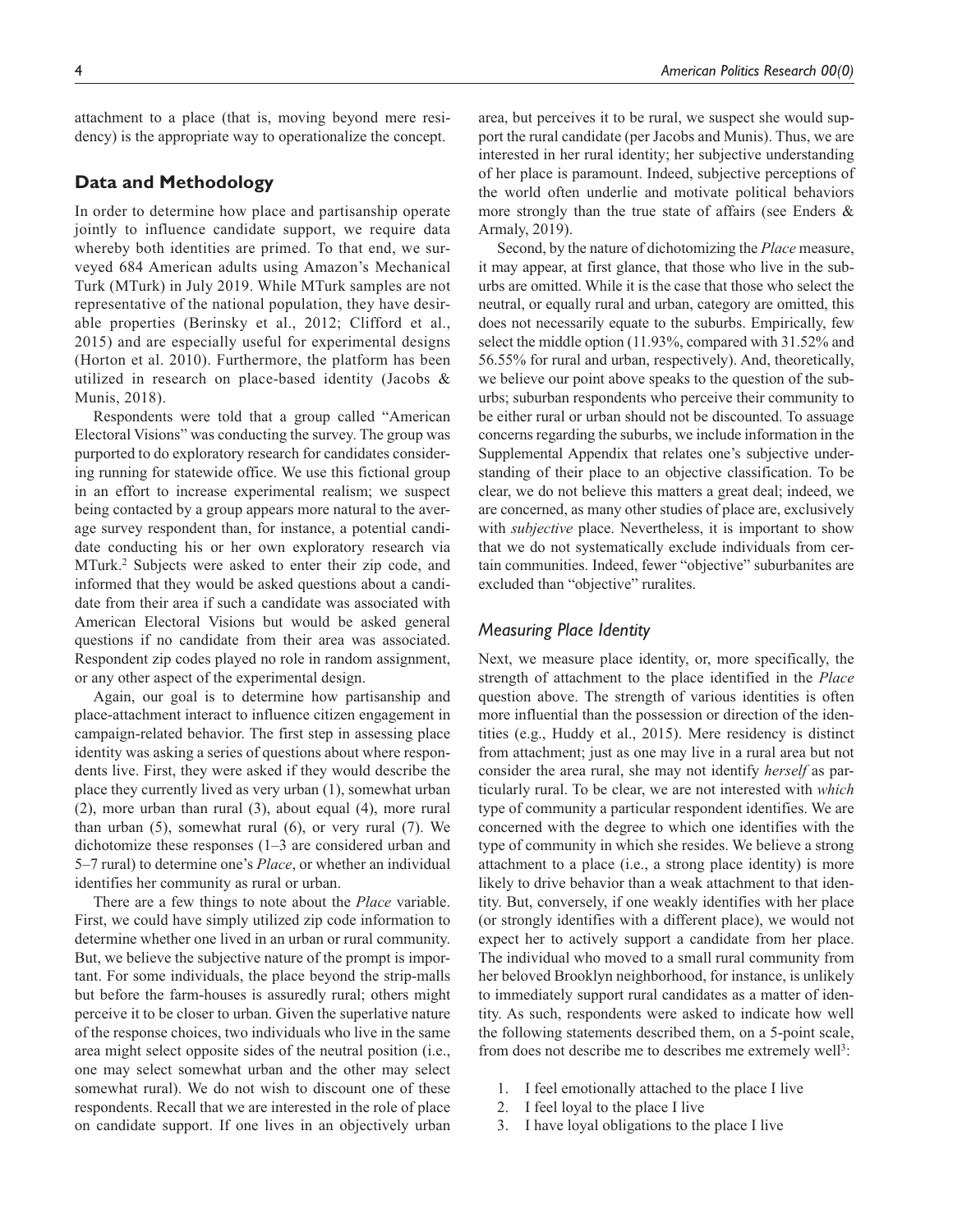4. Too much of my life would be disrupted if I decided to leave the place I live now

These questions scale nicely (Cronbach's  $\alpha$ =.89; first dimension explains 94% of variance), and the average response to the four items serves as our measure of *Place Identity*. Though some items seem similar, multi-item batteries greatly reduce measurement error (Ansolabehere et al., 2008). The strength of attachment does not appear to vary by place (the average for urban respondents is 2.86 and 2.89 for rural respondents). Republican respondents are slightly more attached than Democratic ones (3.0 and 2.8, respectively), though the difference is substantively minor. There are no differences in attachment across "congruent" versus "incongruent" respondents (e.g., Democrats in urban vs. rural areas). For congruent Democrats, average strength is 2.85 and is 2.81 for "incongruent" respondents (these values are 3.01 and 3.07 for Republicans).

We also note that some survey respondents may have interpreted "place" in different ways. A southerner, for instance, may have had the south in mind when responding instead of considering her city, town, or community more specifically. We do not believe this is problematic in the context of our experiment. As we explain below, we connect individuals' place to the candidate's place. If there was a mismatch (e.g., a respondent considered New England generally instead of a big city, like Boston, specifically) it would merely produce noise biasing results *against* our hypothesized expectations. We further elaborate on this below.

## *Experimental Vignette*

Upon answering questions about place and partisanship, respondents were randomized into either a control or treatment group. Control group respondents saw no information regarding a candidate (as we were concerned certain demographic characteristics might cue various considerations about partisanship). Treatment group respondents were shown an image of a white male in a suit identified as John Wilson, and told he is considering running for office in their state.<sup>4</sup> We varied two important pieces of information: Wilson's partisanship and where he purportedly grew up. Specifically, respondents read the following vignette, and text in brackets was randomized (or, for the control group, omitted):

John Wilson is [a Democrat/a Republican] considering running for office in your state in the upcoming election.

Mr. Wilson was born and raised [in a small town/large city] in your state and has dedicated his life to serving his community and the people who live there. He supports bringing jobs to the community, policies that create a strong economy, and believes, wholeheartedly, in the American dream.<sup>5</sup>

Describing the candidate as hailing from a "small town" or "large city" may, at first blush, seem incongruent with actual

campaign information, where candidates typically identify the name of the town in which they were raised and/or live. Taking such an approach, practically speaking, would be a difficult endeavor for our study, as we had survey respondents from 42 states and a total of over 600 unique zip codes. While we could have selected a large city and small town from each state and referred to them by name in the treatment vignette, we are skeptical that we could accurately estimate the effect of place identity, as there would be nearly 100 separate treatments (each of which would induce some level of error). Furthermore, we believe the "small town/large city" treatment biases results *against* our expectations, offering a conservative test of our hypotheses. If "small town" and "large city" were insufficient to cue the place identity that influences political behavior (see Jacobs & Munis, 2018)—but "Abilene, Texas" and "Houston, Texas," for instance, *could* cue the respective identities—any effect should be attenuated by the more vaguely worded treatment, and we might expect our analyses to yield null results. Additionally, a candidate's rurality/urbanity would typically be less prominent in a larger biography. While this may be true, an individual would likely be exposed to a candidate's place identity repeatedly over the course of a campaign. So, while a longer biography might bury place relative to other information, this would not mimic exposure during actual campaigns. We return to this consideration in the discussion section.

All in all, there is one control group and four treatment groups. Respondents in the control group (*n*=136) saw no information about Wilson's partisanship or where he grew up (i.e., all text in brackets was omitted). Other respondents were told Wilson is either an urban Democrat, a rural Democrat, an urban Republican, or a rural Republican (*n*=136, 137, 138, and 137, respectively). Below, we compare both across control/treatments, as well as within treatment groups, to thoroughly understand the intersection of place and partisanship.

We are not presently concerned with partisan asymmetries in the degree to which place influences candidate support (though we believe it is an interesting avenue for future research). As such, we combine similarly situated respondents into categories, regardless of partisanship. In total, we consider five categories of respondents: (1) those in the control group, who are given no information about a candidate; (2) those who are co-partisans with Wilson, but do not share a place; (3) co-partisans who share a place; (4) counter-partisans who do not share a place; and (5) counter-partisans who share a place. This indicator variable is termed *Partisan Place*. By the nature of matching a respondent's partisanship with Wilson's, pure Independent respondents (*n*=86) are omitted from the analysis.

#### *Measuring Behavioral Support*

Finally, subjects are asked how much they would be willing to donate to Wilson's exploratory campaign. Problematically,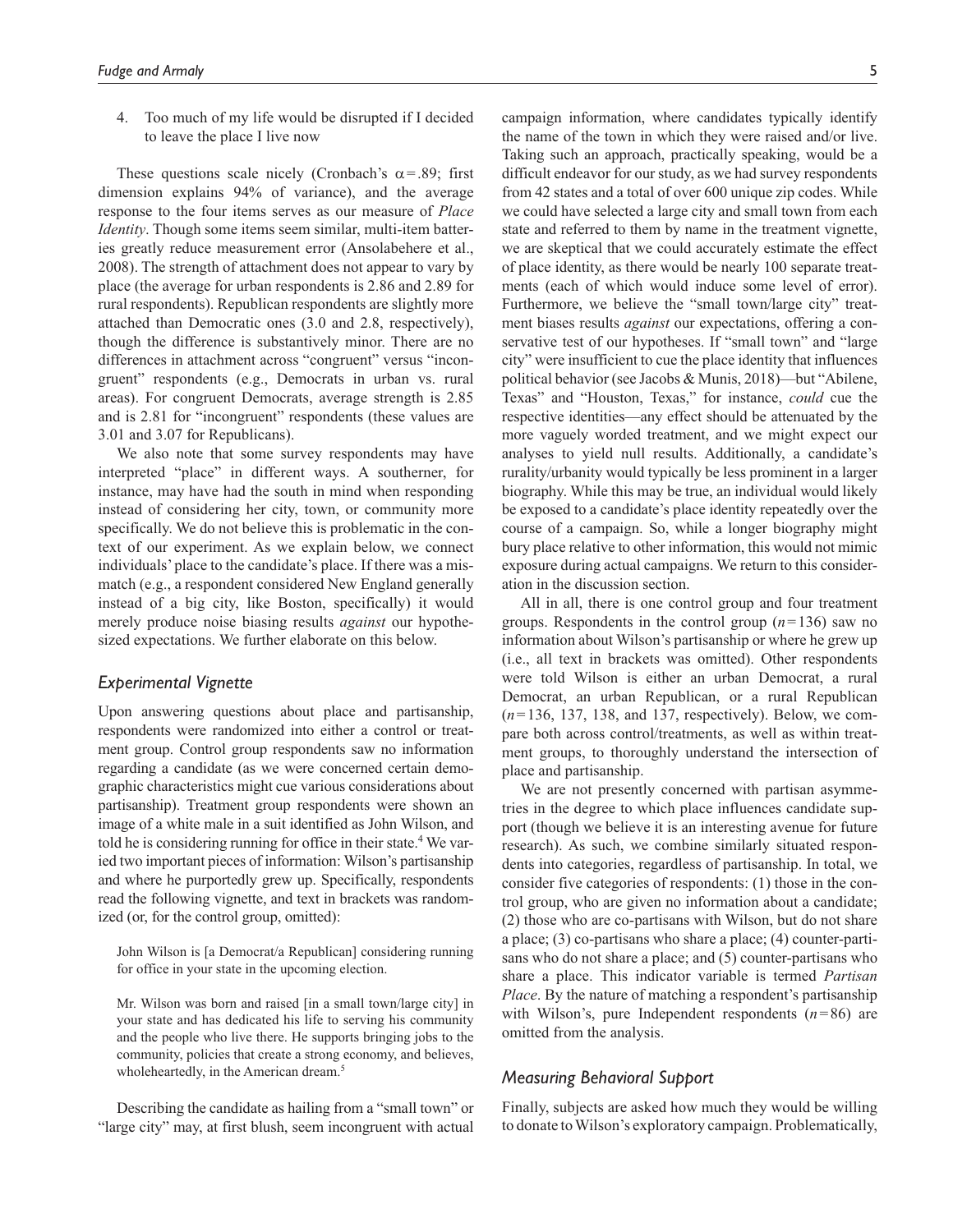

**Figure 1.** Donation amount.

simply asking survey respondents how much they are willing to donate to a candidate—be it time, money, or any other resource—is fairly unrealistic, in terms of generalizability. For starters, many citizens do not participate in politics, let alone donate to campaigns (Brady et al., 1995). Moreover, respondents can easily—and greatly—exaggerate their willingness to participate in politics on surveys; indeed, voting is often wildly over-reported on surveys (DeBell et al., 2018). As such, responses to such a survey item may reflect more symbolic attitudes than genuine ones.

In order to secure more genuine responses, we utilized MTurk's unique Human Intelligence Task (HIT) platform to record a behavioral measure of willingness to donate to a candidate. Before beginning the survey, respondents were told they would receive \$0.20 upon completion of the task. The survey item we use to capture our dependent variable reads:

As you may know, running for public office in this day and age is expensive. Today, we are hoping you can pledge any amount to help Wilson's exploratory campaign.

For this MTurk HIT, you are receiving \$0.20. We are asking you to donate some of this total to Wilson's campaign.

Please enter your pledge amount:

Respondents were then able to enter the amount they wished to pledge.<sup>6</sup> Individuals in the control group—who were not exposed to any candidate information at all—were similarly asked how much they would donate to a political campaign in their area.<sup>7</sup> To be clear, there was some minor deception involved. Respondents believed the amount they entered would be deducted from their overall HIT compensation.<sup>8</sup> Previous research has utilized similar tactics as a behavioral test (Gerber et al., 2016), and "costly" responses are more externally valid that those that are "costless" (DeSante, 2013). Upon completion of the survey, respondents were

informed they would receive the full promised HIT amount. We believe this approach greatly increases the generalizability of our measure; while it is still that case that most citizens are not interested in donating to political campaigns, we designed the request to mimic what an actual request from a politician might look like. That is, the choice (to donate or not) was genuine, and the consequences were (perceived to be) real.

Figure 1 displays the distribution of responses to the donation item. As is to be expected, the modal (and median) donation was 0, or \$0.00. Because this creates difficulties in visually inspecting the data presented in Figure 1, we display the distribution both with, and without, zeros included. The large number of zeros is encouraging, as it seems to offer an actual choice, as opposed to "cheap" response. In other words, concern over the survey item creating a demand effect is mitigated by behavior that would be expected in a real donation situation; thus, we are comfortable treating our survey instrument as reflective of real-life considerations made when donating. Nearly 25% of respondents agreed to donate, and the mean donation amount is 2.06, or just over 2 cents. Respondents seem to cluster around certain intervals; 6.6% of respondents "donated" both 5 and 10 cents, and 4.3% chose 20 cents.

To construct our dependent variable, *Donation*, we dichotomize responses to the donation item, where 0 indicates no donation and 1 indicates a donation of any amount. We operationalize the dependent variable this way for a few reasons. Empirically, the data are, strictly speaking, not continuous. Indeed, donation amount is both left- and right-censored (at 0 and 20, respectively). And, in observation, the data are zeroinflated, but are not counts. So, for the ease of interpretation, we use the more common logistic regression in lieu of a censored regression; nevertheless, estimates from a Tobit regression (which appear in the Supplemental Appendix) provide nearly identical statistical and substantive results.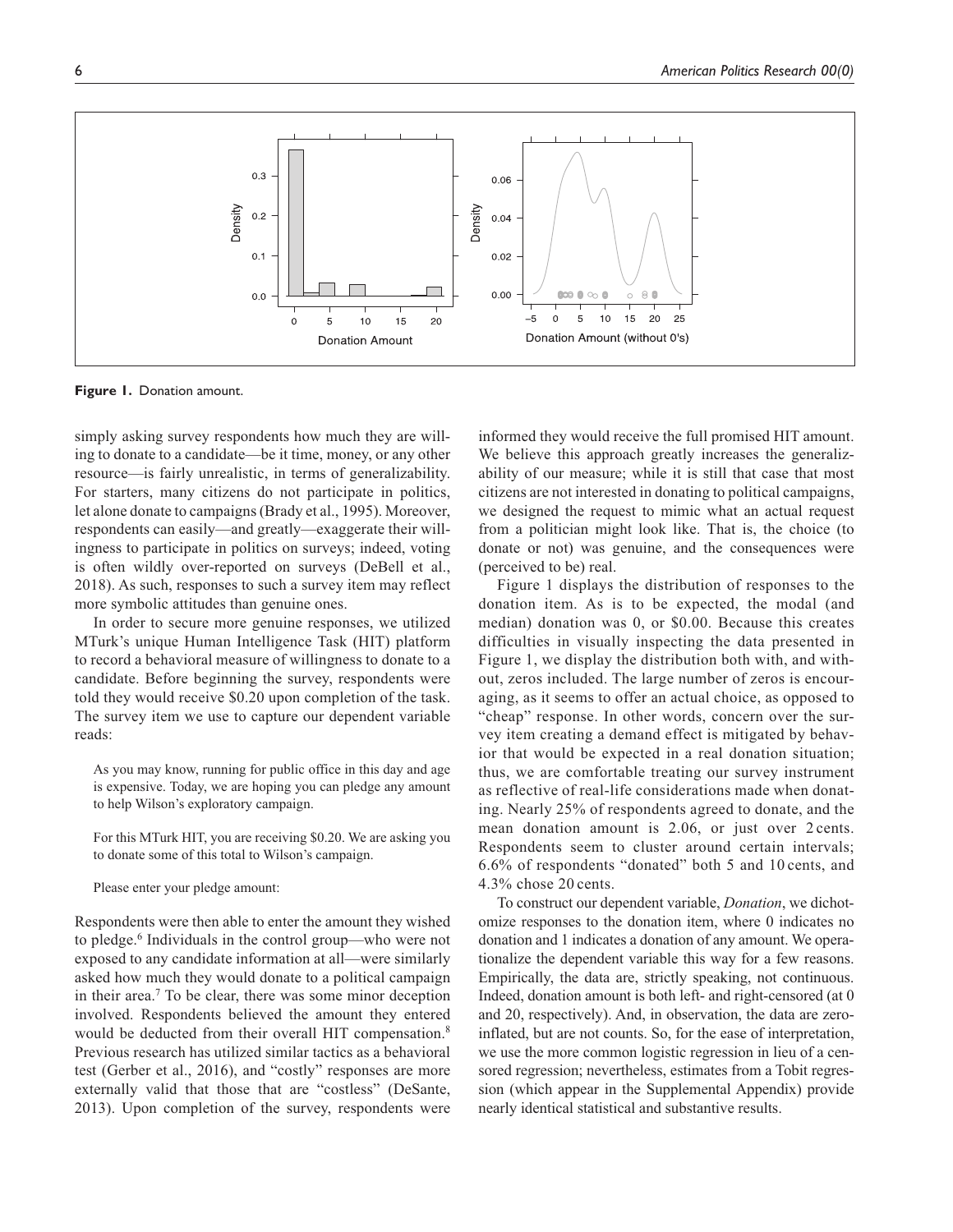

**Figure 2.** Probability of donation across shared place (left panel) and shared place and partisanship (right panel).

## *Specific Expectations*

Before proceeding, we believe it is worthwhile to explicitly state the expectations derived from existing literature in the context of our variables of interest. In a sense, our study is exploratory in that we are considering two identities with separate literatures that reveal disparate attitudinal and behavioral consequences. Still, these literatures do support some expectations in certain circumstances. In our first set of analyses, we are considering two factors: partisanship and place. In the absence of any information about candidate partisanship or ideology, place should influence political attitudes and behaviors (Jacobs & Munis, 2018). As such, previous research leads us to believe that place will influence the political choices individuals make. Thus, those who share a place with the candidate will be more willing to donate than those who do not. But, we also argue there is an interaction between these two factors. Thus, we expect there to be heterogeneity across partisanship; partisanship will attenuate the role of place.

In our second set of analyses, we consider a third factor: the strength of an individual's place attachments (i.e., actual identification with their place). We generally expect that the relationship between partisanship and place will depend on the *strength* of attachment to a place. Comparing across the range of place identity, the most attached will behave differently than those who are not so attached. However, to find evidence for an entirely unique role for place (i.e., beyond partisanship), we must ask, for instance, whether the positive effect of shared place persists among counter-partisans. We doubt it will. Thus, we expect that we will find that strength of attachment will matter for similarly situated individuals (e.g., among co-partisans), but will not for individuals in different place-partisanship circumstances.

# **Empirical Results**

We begin by considering the results of two additive models, one that considers *Donation* across shared and unshared

place, and another than incorporates partisanship. The first is a "naïve" model, where it is assumed that partisanship does not influence the probability of donating. The second assumes there is heterogeneity in the probability of donating across shared partisanship. These results can be found in Figure 2, where closed circles represent the predicted probability of donating and vertical lines are 95% confidence intervals around those estimates.

Beginning with the naïve model in the left panel, we are able to test whether the influence of place uncovered in previous research (e.g., Jacobs & Munis, 2018) persists on behavioral measures of support. We see that both respondents who share a place and those who do not are more likely to donate to Wilson's campaign that those in the control group. And, unshared place respondents are equally as probable to donate as shared place respondents. This, we argue, is because there are many individuals who would still support the candidate due to party. That is, there are rural Democrats who support urban Democrats. Thus, our finding is *inconsistent* with a unique, unconditional effect of place for behavioral measures. Again, we theorize the effect of place is conditional. Indeed, previous studies have not revealed a universal effect of place; Jacobs and Munis (2018) find only rural respondents are influenced by place-based appeals. We wish to uncover what underlies this heterogeneity.

Moving next to the right panel, we consider both partisanship and place to answer our second question: whether the role of place is conditioned by partisanship. We do find the expected heterogeneity across partisanship, and find partial support for the assertion that place uniquely matters. For starters, co-partisans and counter-partisans who share a place behave similarly, which lends some support to the idea that place matters. Indeed, we would expect counter-partisans to donate far less than co-partisans under normal circumstances, but we observe that they donate at about the same probability when they share a place. Only the counterpartisan, unshared place respondents are no more likely than the control group to donate.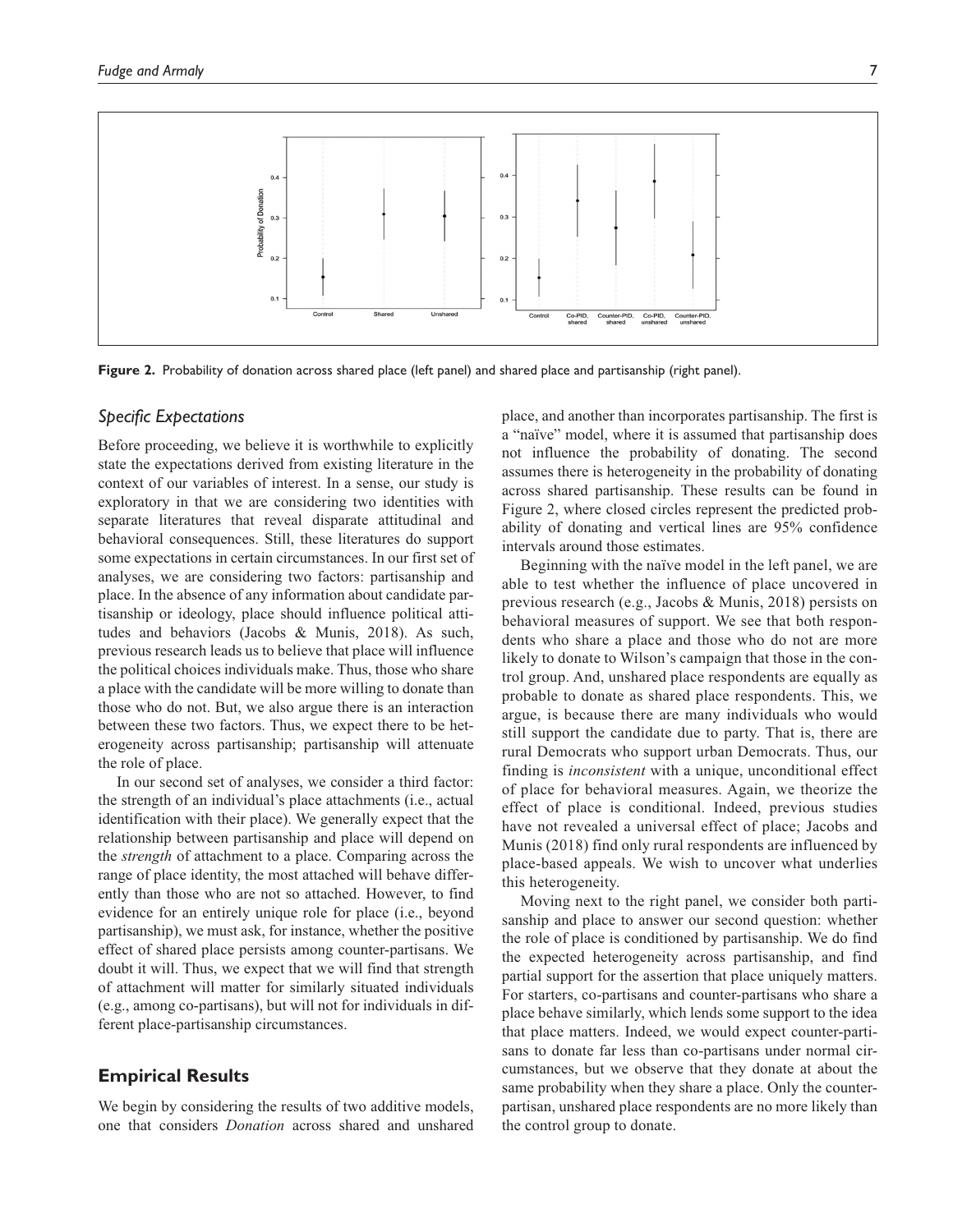However, when comparing co-partisans *across* shared place (i.e., when comparing the second and fourth estimates in the right panel of Figure 2), we see no *additional* effect of place. Co-partisans are always willing to donate more than the control group, and shared and unshared place respondents who are co-partisans are equally as likely to donate. For counter-partisans across shared place (i.e., the third and fifth estimates), the additional effect of place is more nuanced. On the one hand, counter-partisan, shared place respondents are more likely to donate than the control group. On the other hand, such individuals do not seem to donate more than counter-partisan, unshared place respondents (for whom the donation probability is not statistically distinct from the control). Thus, it appears that place does have a unique effect, though its conditionality with partisanship should be considered further.

Our results indicate a few important things. First, the unique role of place gets tangled with partisanship. While individuals seem to report greater support for shared place candidates (per extant research), they may fail to put their money where their mouth is if they do not share partisanship as well. We, of course, note that our study is subject to limitations; we do not go as far as to say our results reveal that place plays no role whatsoever. We consider this further in the discussion section. As a result of these findings, we argue that it is crucial to consider the two identities in tandem. We see that party identity and place identity interact to influence behaviors that support a candidate. That is, we do observe variation across partisanship/place.

## *The Strength of Place Identity*

We suspect that heterogeneity across the *strength* of placebased attachment further conditions the relationship between donation and shared (or unshared) place, when controlling for partisanship. The estimates in Figure 2 only consider individuals whose perceived place matches the candidates' place. They do not account for the attachment an individual feels to her place. So, while we find mixed evidence for the intersection of (un)shared place and party, we think the level of attachment to place may either exacerbate or attenuate these relationships. As such, we move to interactive models to investigate this possibility.

To test our third motivating question—whether strength of place identity matters beyond place identity, alone— *Donation* is regressed onto *Partisan Place, Place Identity*, and an interaction thereof.<sup>9</sup> Estimated conditional effects appear in Figure 3.10 Each panel displays the estimated effect of shared and unshared partisanship and shared and unshared place on likelihood of donation, across the strength of place identity, which ranges from 1 to  $5<sup>11</sup>$  Dashed lines represent 95% confidence intervals around those estimates.

We are interested in two comparisons in Figure 3: *within* each panel and *across* panels. The former can answer how strength of place matters at the individual-level, and for whom place identity matters the most. The latter can answer



**Figure 3.** Effect of partisanship and place on donation, across strength of place identity.

how place matters once partisanship is accounted for. We begin by considering the effect across the range of strength of place identity (i.e., *within* each panel). That is, does the slope increase, decrease, or not change when moving from the weakly identified to the strongly identified?

If the most strongly identified are the most supportive, we should see increased donation willingness across place attachment for shared place. For counter-partisans, in the top two panels, we see no change in the effect of shared place identity on donation. One entirely unattached to place is equally as likely to donate as one very attached, irrespective of whether they share that place with the candidate. If place was a stronger identity than partisanship, we might see a positive slope for counter-partisan, shared place individuals such that a rural Republican may still support a rural Democrat because of their shared place (and the subjects' attachment to it). This is not what we see. Thus, in the context of counter-partisans, strength of identity does not seem to have an effect.

Moving to the bottom two panels, where we display the conditional effects for co-partisans, we observe countervailing effects across the range of strength identity. For those who share place (left panel), the influence of place identity is not significant for those who weakly identify. For instance, a rural Democrat who is not particularly attached to her rural place does not seem to care if the Democratic candidate is rural or urban; that information does not factor into her decision to support the candidate. An individual who strongly identifies as rural, however, would be more likely to donate to a co-partisan candidate who shares their place identity. That is, the effect of shared place and partisanship on donation is the strongest for those who are most attached.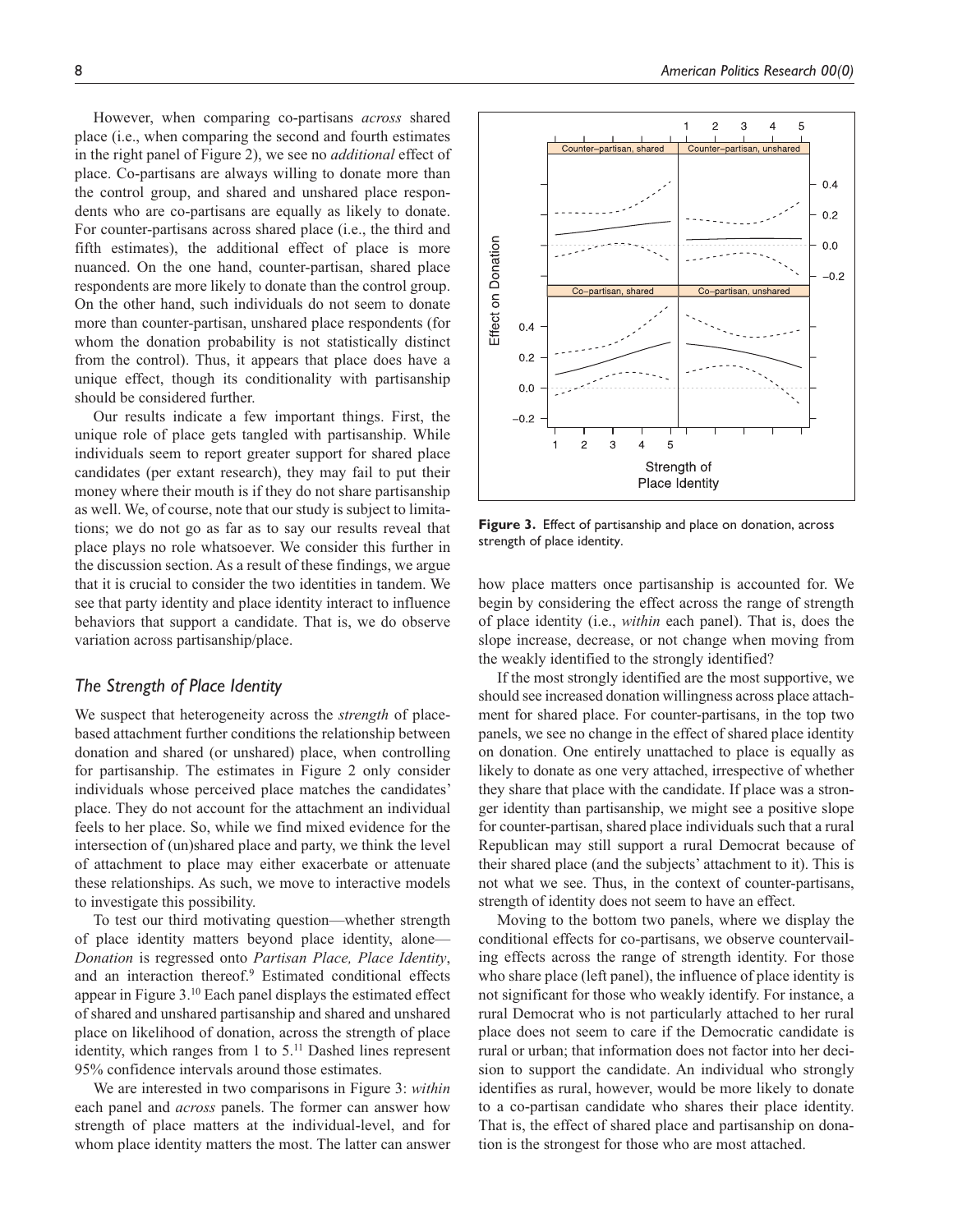The opposite is true among those who did not share a place with candidate Wilson. In the lower right panel, we see that the weakly identified are likely to donate to a candidate who does not share their place; this effect decreases across strength of identity, such that the partisanship/place (mis)match does not have an effect on donation. We do not view this as evidence that a weakly urban Democrat, for example, is the most supportive of a rural Democratic candidate or would fail to support an urban Democratic candidate. Indeed, evidence presented in Figure 2 above refutes that. Instead, we argue this merely suggests the weakly urban individual does not seem to care about the candidate's urbanity/rurality; indeed, as they are only weakly identified, they likely do not consider their own urbanity/ rurality to a great degree. Thus, we do possess evidence that place, conditioned by strength of attachment, does impact behavioral support (among co-partisans).

However, this paints an incomplete picture of the relationship between these variables. Because we see some evidence that the most strongly place-attached individuals behave differently than their less attached counterparts, we must ask whether these individuals are so strongly attached to place as to have a role above and beyond partisanship. If not among the most strongly identified, for whom, then, would place matter above partisanship? To answer this question, we consider when place is shared, but partisanship varies. That is, we compare the upper left panel to the lower left panel.

If we possessed evidence for a unique role of place, we would expect identical patterns in both of the leftmost panels. That is, a strongly rural Republican would be willing to support both rural Republicans and rural Democrats; she would behave just the same as a strongly rural Democrat. This is not what Figure 3 shows. Instead, as the upper left panel indicates, even the strongly rural Republican is not willing to support the rural Democrat. Their shared rurality holds no sway on support (again, even for the most strongly rural individuals).

Thus, place does not appear to matter above and beyond partisanship. We do find that the strength of place matters *within* partisanship. Those who strongly identify with their place are the most supportive of co-partisan candidates with whom they share a place. However, this is hardly a ringing endorsement for the power of place identity.

## **Discussion**

When it comes to examining identities in American politics, scholars and pundits alike often discuss partisan, ideological, racial, religious, and other identities and their influence on political behavior. In this paper, we set out to understand the role place-based attachments play in the broader context of sociopolitical identities. We find that citizens who have a strong sense of place identity seem to be more willing to donate to a political campaign when they share a geographic background with the candidate, but only when they also share partisanship. This is consistent with other work showing that

the effect of place is conditional upon preexisting evaluations (Panagopoulos & Bailey, 2019).

We add two key components to the discussion of geography and political behavior. First, while we are far from the first to consider place an identity (e.g., Cuba & Hummon, 1993; Jacobs & Munis, 2018; Wong, 2010), we explicitly consider it in the context of other, more prominent identities. Often, the identities that prove important in shaping political choices—like partisanship, ideology, race, and religion tend to point in the same direction: vote for Candidate A over Candidate B, for instance. In a political landscape where identities are increasingly aligned (Levendusky, 2010), fewer identities will conflict with one another. As the evidence here suggests, this may be true for place. Overall, our findings indicate that geographic identities are a factor in evaluations of political candidates, but (a) may be less influential in terms of behavior, rather than attitudes and (b) are attenuated by partisanship.

Second, we also consider the strength of place identity. Identifying a place as urban or rural is not the same as identifying *with* an urban or rural place. There are myriad reasons one may live in a particular location—employment, school, family considerations, or staying close to home—that may not covary with attachments to that place. We find that the strength of the identity may be useful to consider, and may (partially) shape candidate support.

Our findings leave one pressing question open: To which candidates do our results apply? On the one hand, the very nature of geographic representation means most candidates for political office will be "local," or at least perceived to be. Some candidates—like for president—certainly are not local. So, our results may generalize only to certain types of candidates. Still, this leaves room for a broad swath of offices and candidates (e.g., those running for statewide office or candidates for the House of Representatives in areas that combine rural and urban communities). Nevertheless, it is the *perceived* connection between a candidate and identity that is paramount. So, on the other hand, our results may generalize beyond these types of candidates.

Our research does come with a few limitations. One, noted in more detail above, is that we ask respondents to donate to a political campaign, an understandably uncommon action for the mass public. Nevertheless, we feel that survey item is able to directly assess the influence of the respondent's geographic identity in their assessments and support of political candidates. Moreover, we display the results of an experiment where all treatment subjects were exposed to campaign information. This, of course, is unlikely. As such, it is unclear the extent to which individuals would actually reach conclusions about how rural or urban a particular candidate is. Still, we believe we provide useful information on how individuals will utilize that information, should they receive it.

Finally, we recognize that our study is insufficiently powered to investigate all relationships that are potentially interesting when it comes to the intersection of partisanship and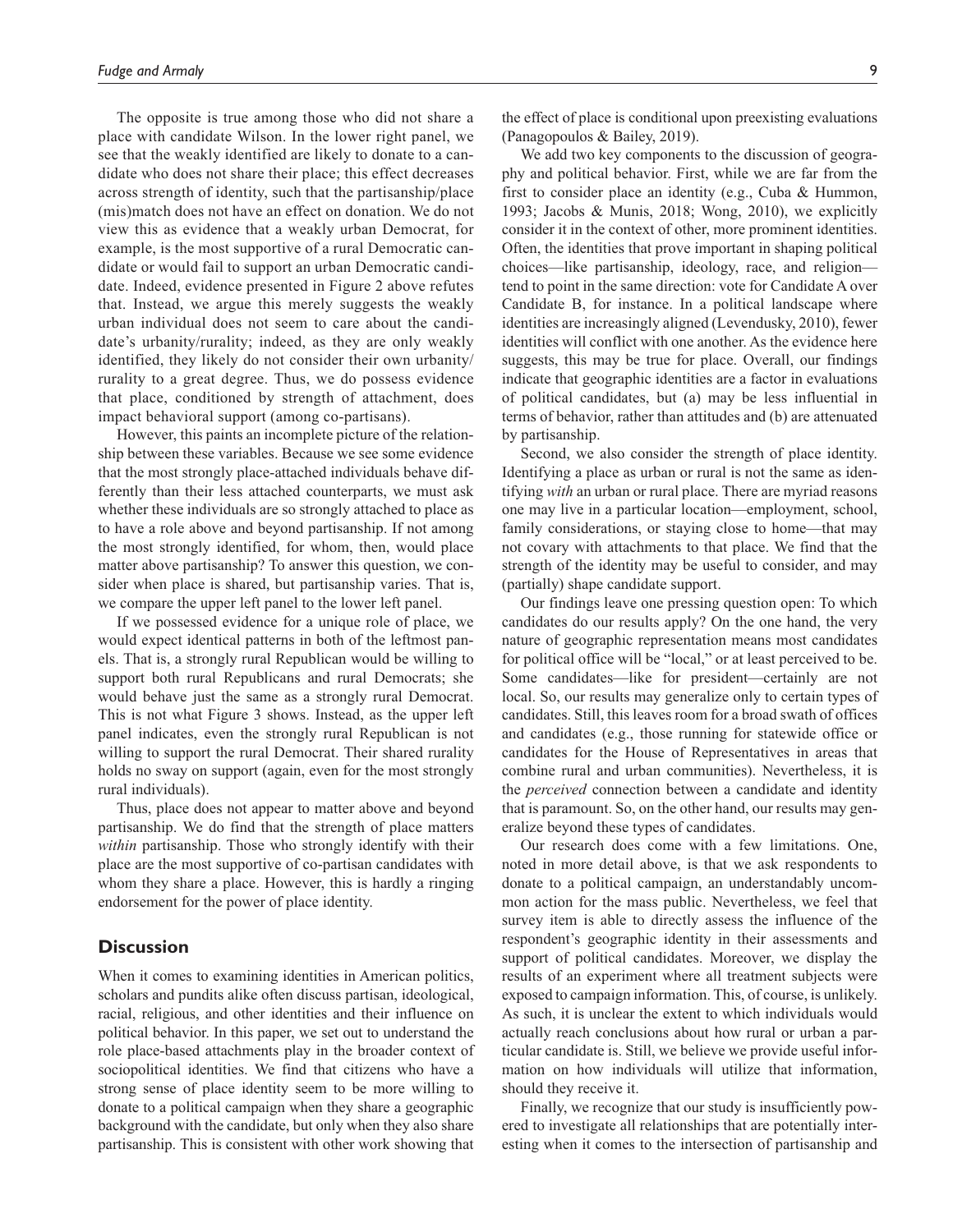place identity. We cannot, for instance, determine if there are differences between ruralites and urbanites, even among the strongly identified, in willingness to support candidates. Likewise, we cannot accurately assess partisan asymmetries in the use of place as an identity, should they exist. Nor can we determine if individuals who are "incongruent" in their identities (e.g., an urban Republican or rural Democrat) behave differently than "congruent" respondents. We believe these are areas that may be fruitful for future research.

#### **Author's Note**

Daniel Fudge is now affiliated with Tulsa Community College Tusla, OK, USA.

#### **Declaration of Conflicting Interests**

The author(s) declared no potential conflicts of interest with respect to the research, authorship, and/or publication of this article.

#### **Funding**

The author(s) received no financial support for the research, authorship, and/or publication of this article.

## **ORCID iD**

Miles T. Armaly **D** <https://orcid.org/0000-0001-8945-5797>

#### **Supplemental Material**

Supplemental material for this article is available online.

#### **Notes**

- 1. Due to the "ideological innocence" of many Americans (Kinder & Kalmoe, 2017), we focus exclusively on partisanship as the conditioning identity in this paper.
- 2. "Turkers" often see two sets of survey descriptions, one on the MTurk platform when they select the task, and another on whatever external survey platform (e.g., Qualtrics) the surveyor utilizes. Often, researchers will reveal the survey is academic in nature in the MTurk descriptions. We purposely use vague language on MTurk in an effort to increase the belief among subjects that they are actually taking a survey for a group conducting exploratory research. Specifically, we recruit subjects by stating, "We are conducting a survey about politics and campaigns."
- 3. These questions were adapted from Hildreth and Anderson (2018).
- 4. The photograph appears in the Supplemental Appendix.
- 5. There is a slight incongruence between the way we measure place and the cue given in the treatment vignette. We measure place using a very urban-very rural scale, but suggest Wilson is from a small town or large city. First and foremost, information in the Supplemental Appendix shows that the results are substantively similar when using the urban-rural operationalization of place or an alternate version that asks about whether one's place is best described as open country, small city, large city, etc. Still, we believe the small town/large city distinction sufficiently cues the identity associated with the place recorded using the very urban-very rural scale. There

are two additional reasons for this choice. First, we record place in keeping with the norms of research on place-based identity (e.g., Jacobs & Munis, 2018). Second, we feel a treatment vignette that suggested Wilson was from a rural or urban community would appear unnatural. We elaborate on additional reasons for our choice in the Supplemental Appendix.

- 6. Responses above \$0.20—a total of six respondents—were excluded from the analysis.
- 7. We are confident that differences between survey items for the treatment groups and control group do not alone contribute to the differences in donation amount we demonstrate below. Members of both groups donate in similar amounts, such that a difference in means test yields null results  $(p=.119)$  between the two groups. As such, we are certain the effects demonstrated below are a product of connection with place and partisanship.
- 8. We did not reveal the mechanism by which this would occur (indeed, we are uncertain if this would be possible using MTurk). Nevertheless, respondents were led to believe the choice to donate was genuine until debriefing.
- 9. A table containing logistic regression estimates appears in the Supplemental Appendix. To be clear, this model does not contain a triple interaction; *Partisan Place* is an indicator variable that combines partisanship and place.
- 10. The distributions of *Place Identity* for each value of *Partisan Place* are not statistically different, per Kolmogorov-Smirnov tests. See Supplemental Appendix for figure showing distributions.
- 11. More specifically, estimates represent the discrete change relative to sharing neither partisanship nor place (i.e., relative to the control).

# **References**

- Agnew, J. A. (1987). *Place and politics: The geographical mediation of state and society*. Allen & Unwin, Inc.
- Ahler, D. J., & Sood, G. (2018). The parties in our heads: Misperceptions about party composition and their consequences. *The Journal of Politics*, *80*(3), 964–981.
- Ansolabehere, S., Rodden, J., & Snyder, J. M. (2008). The strength of issues: Using multiple measures to gauge preference stability, ideological constraint, and issue voting. *American Political Science Review*, *102*(2), 214–322.
- Badger, E., & Bui, Q. (2016, November 2). Why republicans don't even try to win cities anymore. *The New York Times*. [https://](https://www.nytimes.com/2016/11/03/upshot/why-republicans-dont-even-try-to-win-cities-anymore.html) [www.nytimes.com/2016/11/03/upshot/why-republicans-dont](https://www.nytimes.com/2016/11/03/upshot/why-republicans-dont-even-try-to-win-cities-anymore.html)[even-try-to-win-cities-anymore.html](https://www.nytimes.com/2016/11/03/upshot/why-republicans-dont-even-try-to-win-cities-anymore.html)
- Berelson, L., & McPhee, W. N. (1954). *Voting*. University of Chicago Press.
- Berinsky, A., Huber, G., & Lenz, G. (2012). Evaluating online labor markets for experimental research: Amazon.com's mechanical turk. *Political Analysis*, *20*(3), 351–368.
- Brady, H., Verba, S., & Schlozman, K. (1995). Beyond SES: A resource model of political participation. *The American Political Science Review*, *89*(2), 271–294.
- Campbell, A., Converse, P. E., Miller, W. E., & Stokes, D. E. (1960). *The American voter*. University of Chicago Press.
- Clifford, S., Jewell, R. M., & Waggoner, P. D. (2015). Are samples drawn from Mechanical Turk valid for research on political ideology? *Research & Politics*. Advance online publication. <https://doi.org/10.1177/2053168015622072>